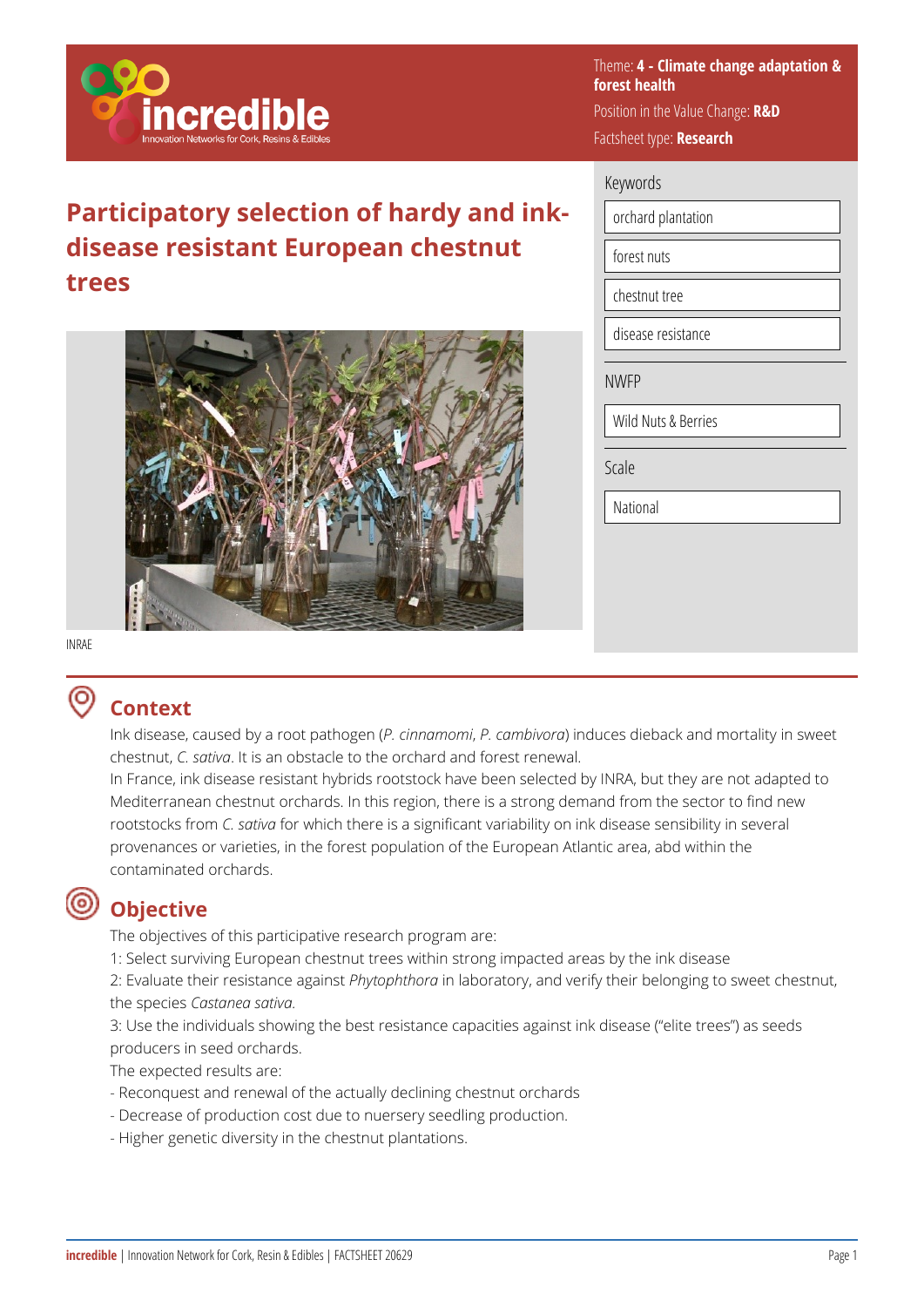## Results

The project was participative and involved the chestnut sector. It has been included in partnership with the in chestnut associations union in Languedoc-Roussillon (ULRAC), the regior Occitanie, the chamber of agriculture of Ardèche and the interprofessiona vegetables (CTIFL).

The main results are:

- Identification of asymptomatic rootstocks in infested parcels
- Selection of the most resistant trees (five years of laboratory tests)
- Multiplication of selected trees by cutting
- Molecular taxonomic classificati**o**n s(a his experience in to
- Installation of seed orchards

#### Recommendations

Reported trees in infected sites can concern wild chestnut on which local seedlings from natural regeneration. Laboratory tests must be anticipated phenological stage and have to be repeated several years or on multiple The tests to confirm resistance of trees selected as survivors are more r vegetative copies of these trees. Previously, selected trees must multipli have vegetal material to produce plants of this selection on their own root in order to do resistance tests not on cuttings but on root systems. It als the selected individuals.

#### Impacts and weaknesses

Participants of this program can use the <u>Vsioniane</u> padmone beame politeration on the assoc data base. Many types of stakeholders can participate in this research pr stakeholders, research and technical institutes.

The frequency of resistant trees in the populations studied is difficult to low. The number of participants should help to overcome this difficulty.

### Future developments

The selection of resistant trees in new territories, such as Corsica, and being studied in order to increase the number of genotypes in the G0 pop selection programme.

All the results obtained converge to conf**Gametahrs and ink pastisatance** aimtitative heritable. The creation of a seed orch@ardsactding engesses ellectende for their ink re will permit to obtain offspring with a high level of resistance while being conditions.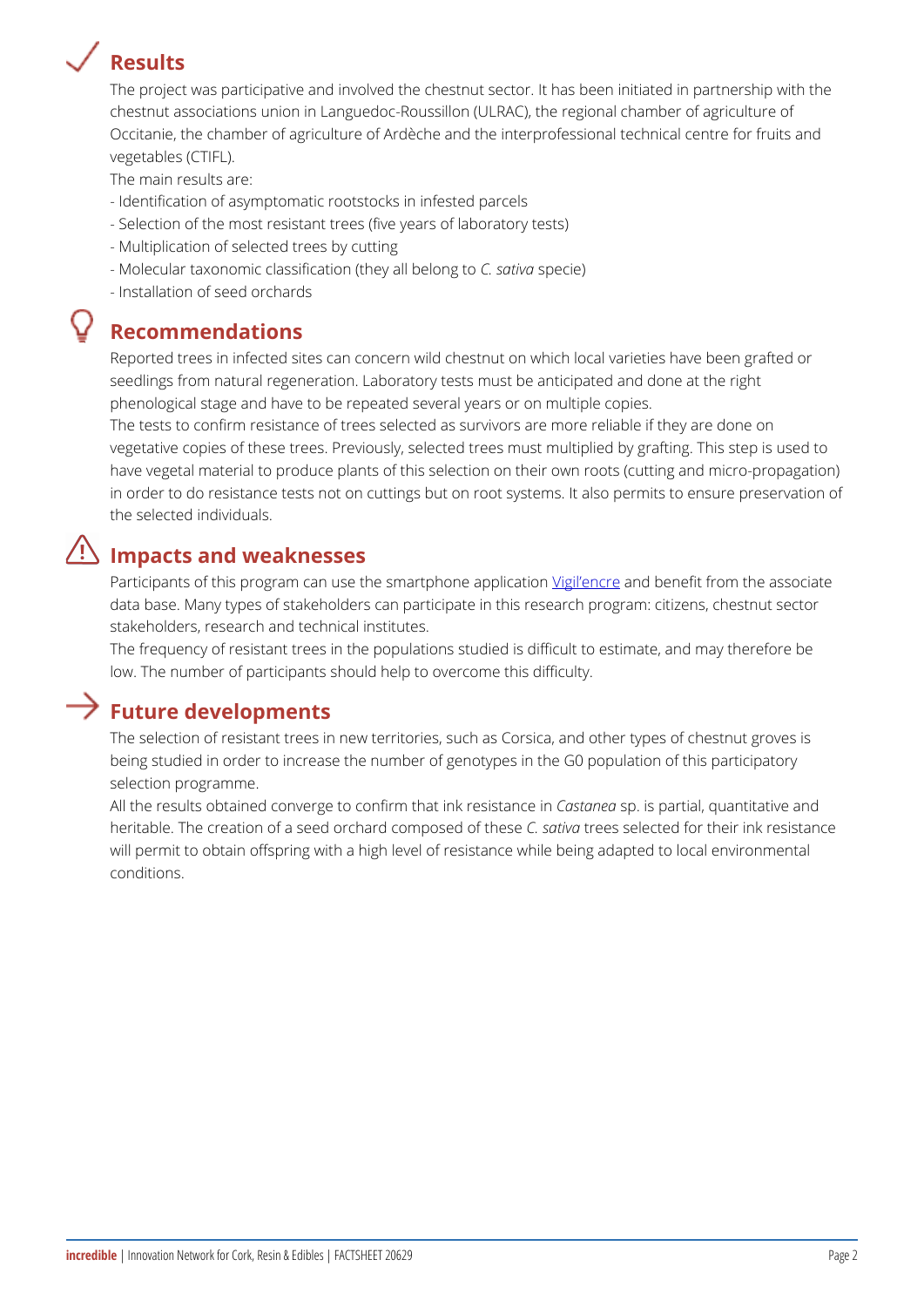Helina Deplaude - Chambre d'agriculture d'Ardèche

## Further information

Decourcelle et al. 2004. Chestnut wild populations genetic diversity and Decourcelle et al. 2004. Chestnut wild populations genetic diversity International ChestnutCongress, Chaves, Portugal.

Ramos Guedes-Lafargue et al. 2005. Evaluation of INRA Chestnut Int

Robin et al. 2006 Genet $P$ hoytopahthicanatic ammbiviorraisnu Escueppiebaihity hteostnut (Castanea Management 226: 199-207.

Saintonge, 2005. En 2003 et 2004, l'encre et le chancre du châtaigni santé des forêts en 2004

[https://play.google.com/s](https://play.google.com/store/apps/details?id=com.inra)tore/apps/details?id=com.inra [https://apps.apple.com/fr](https://apps.apple.com/fr/app/vigilencre/id1471955505)/app/vigilencre/id1471955505 [http://eph](http://ephytia.inra.fr/)ytia.inra.fr/